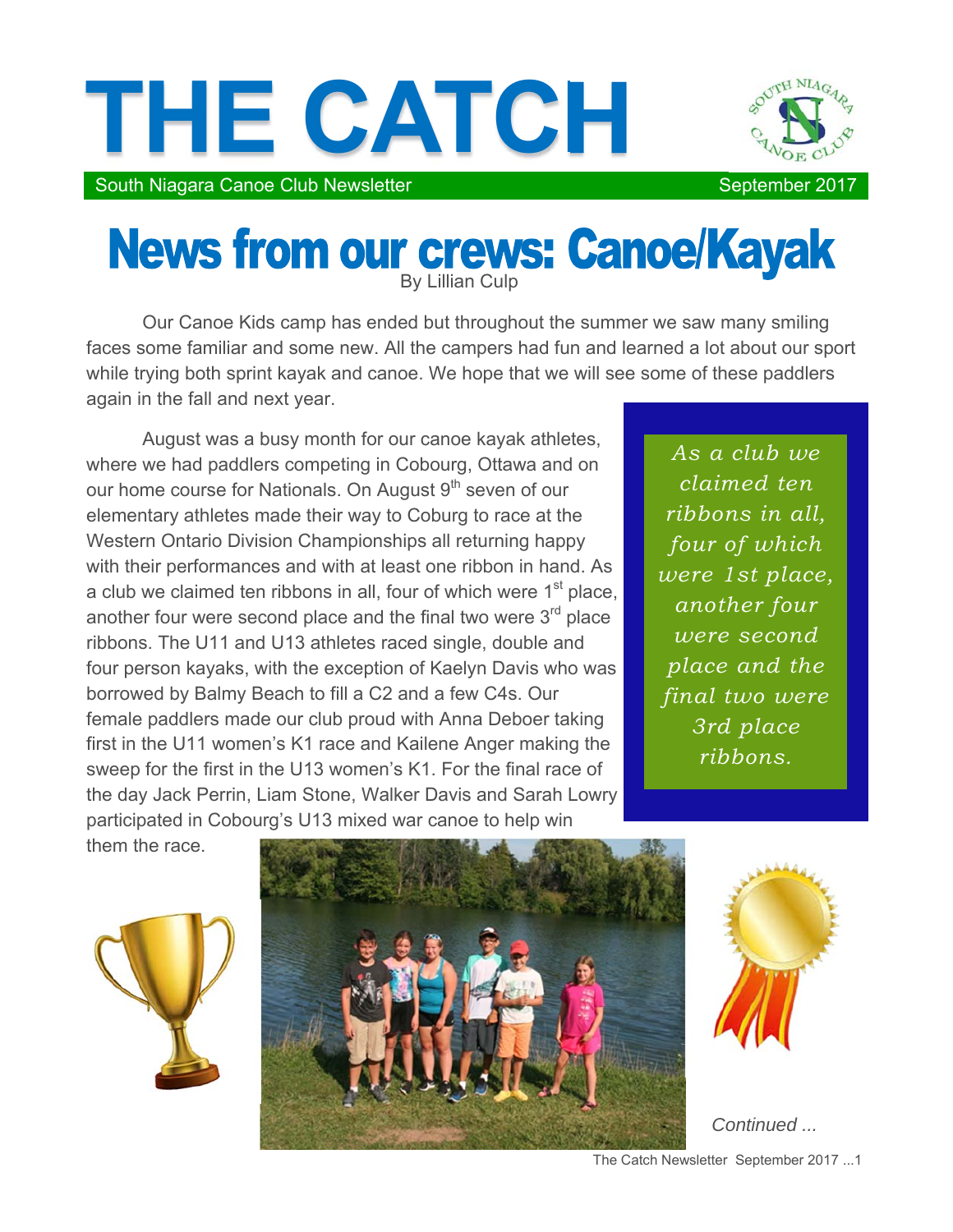## **Canoe/Kayak continued**



The weekend following the success of our elementary paddlers, our developmental paddlers took the course in Ottawa against the best in Ontario. Our athletes made many finals both A and B with Austin Pigeon bringing home a silver for his U13 men C1 1000m in A – final and Aiden Davis taking a second place as well in the U16 men's K1 1000m B – final. David Coyne, Evan Landry and Sam Abbott-Tate raced hard in the open men's division in K1, K2 and K4, giving the other crews a run for the podium. All the athletes worked hard over the weekend and returned with ideas in their mind of how they will improve for next time.







 This year South Niagara made an impression at nationals. We not only were the host club racing in Welland on our home course but also had our very first war canoe race at nationals, our first K2 final and our first senior men's C1. Our junior mixed war canoe may not have been the fastest out on the water but all athletes in the boat held themselves well in the wash of the other boats and performed a well-executed start. *Continued ...*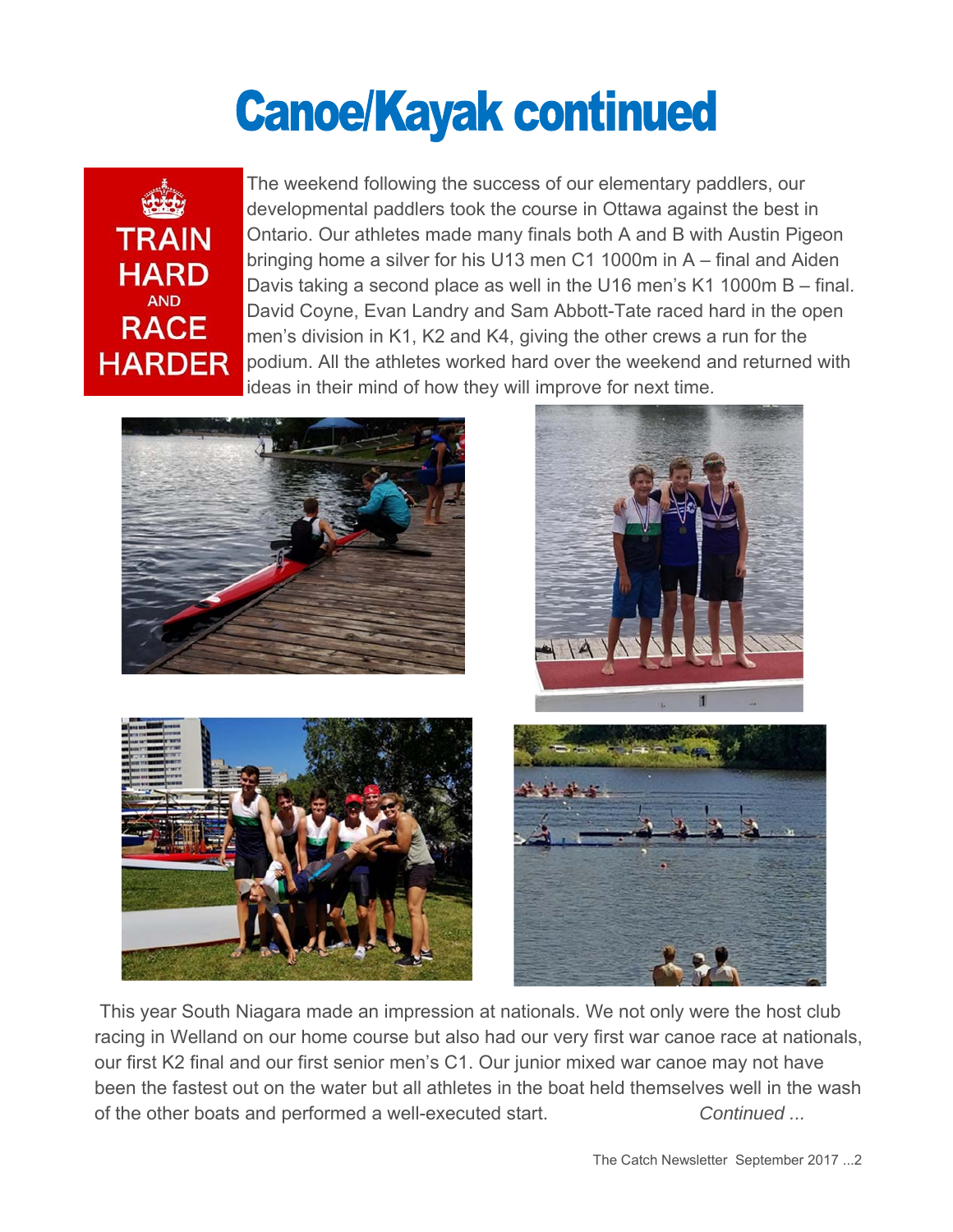## **Canoe/Kayak continued**

The U19 men's K2 of Sam Abbott-Tate and David Coyne raced their way into South Niagara's first final where they placed  $7<sup>th</sup>$  in all of Canada for the distance of 500m. Some exciting races unfolded on the race course including the senior men's C1 200m where Richard Dalton came 4<sup>th</sup> place proudly wearing the South Niagara colours. Although not in South Niagara colours our head coach, KC Fraser raced for Balmy Beach in many races including their junior mixed war canoe where they made the final and came fourth. KC was also recognised with a plaque for her retirement.







### KC gets a plaque!





We would like to wish the best of luck to Sam Abbott-Tate and David Coyne, as they enter their post-secondary education.





The Catch Newsletter September 2017 ...3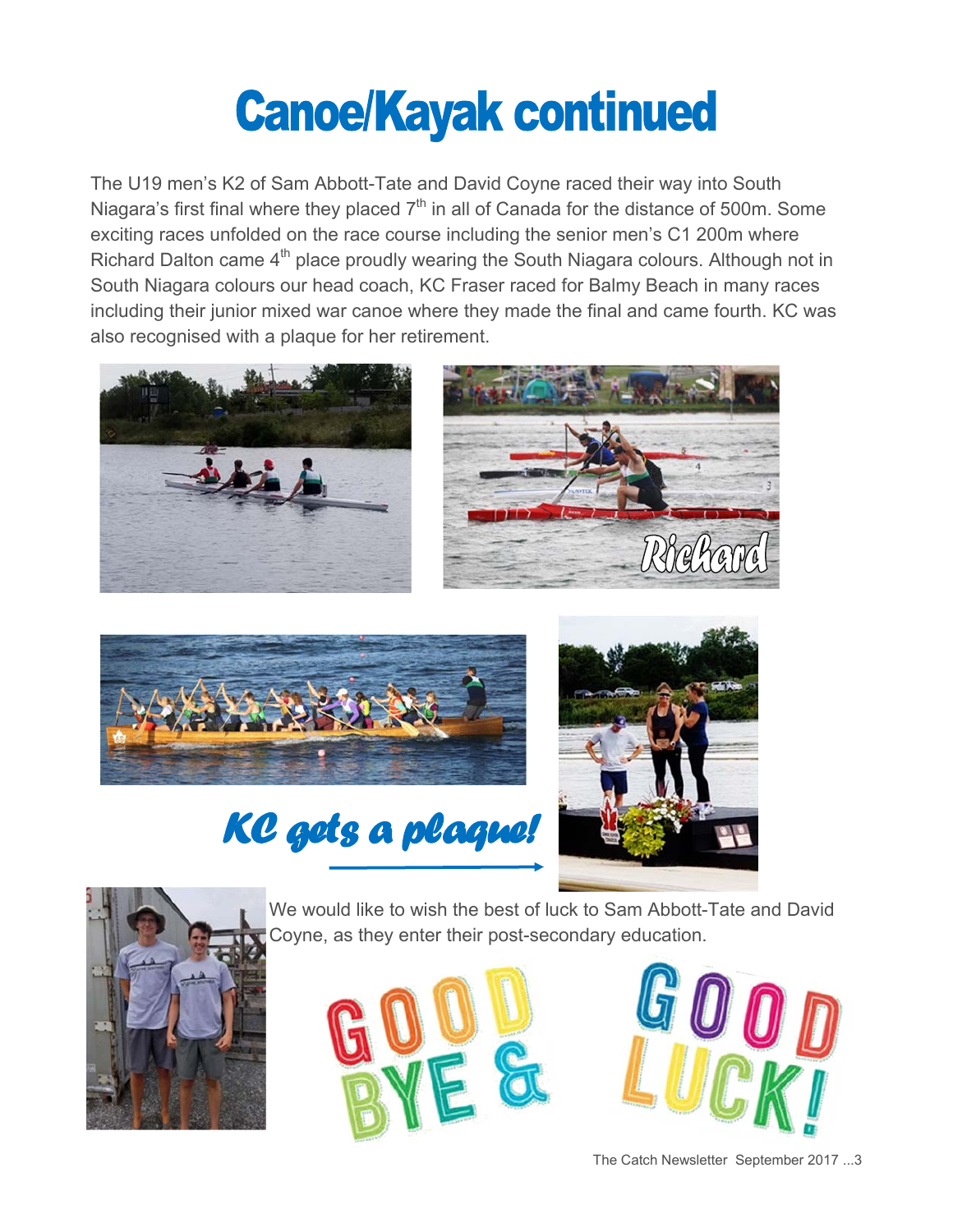# **News from our crews: Warlocks**

From the Warlocks Facebook page:

### **Canadian Dragon Boat Nationals 2017, Day 1**

 When dragonboaters joke that "this is a water sport", sometimes we get more than we could have imagined! With flashbacks to 2015, the weather system that moved in this afternoon caused many delays and even cancelled part of the afternoon racing schedule! We made the best of our time hiding in the team and marshalling tents, sharing a few laughs and talking about the weather.

 Before the heavens opened, we saw some of the best racing in the county! Our Senior B and C gender crews performed well under our new partnership, LNQ Racing Club.







**Canadian Dragon Boat Nationals 2017, Day 2**  Full day of racing for our gender crews in Senior B/C. The weather was a bit more cooperative, we only had to hide in the tent for about an hour! Hard work by all the crews, coming together after 3 training camps and blending



paddling styles to qualify for CCWC 2018. Especially proud of our Open crews who brought home the hardware! *Continued …*